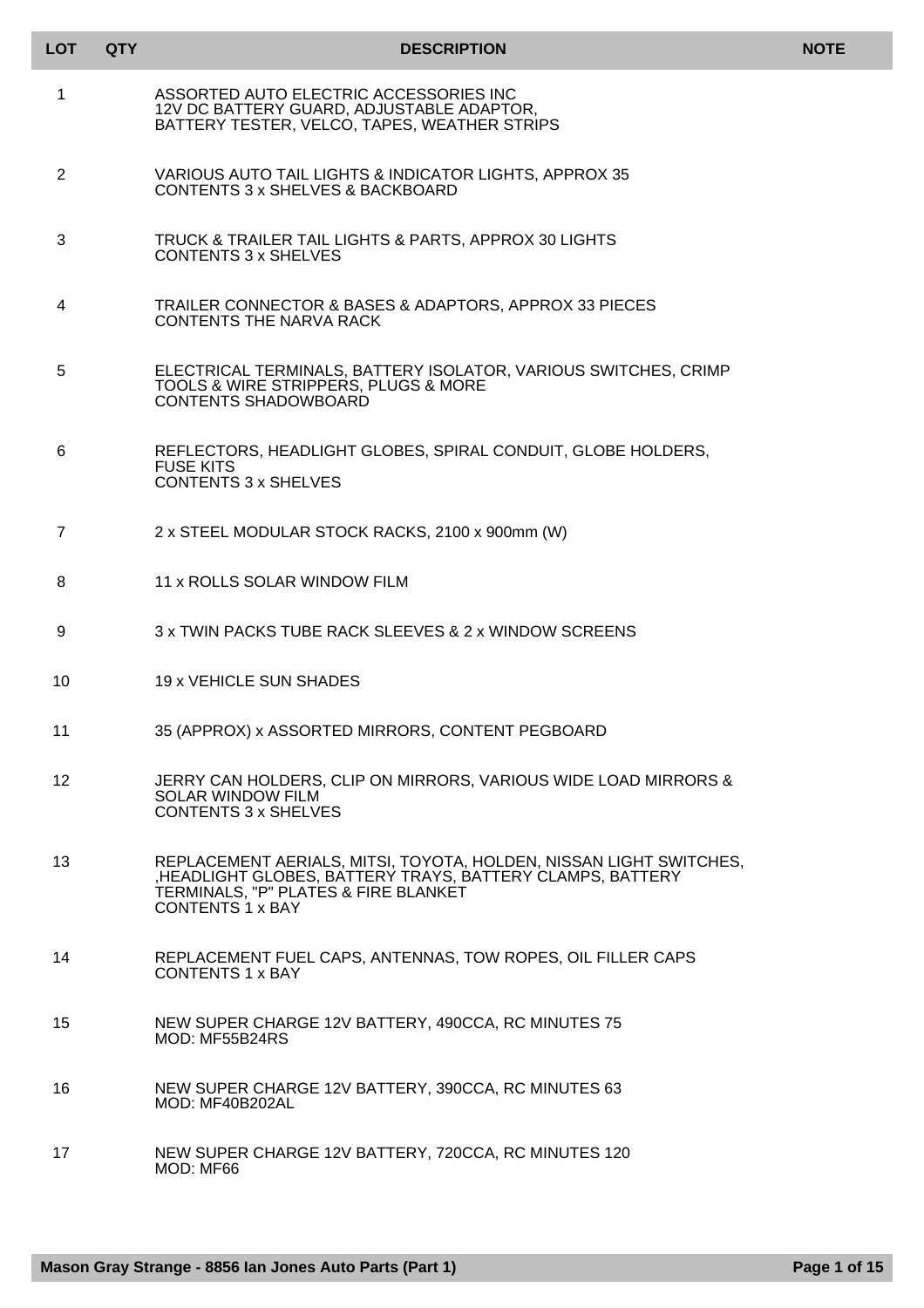| <b>LOT</b> | <b>QTY</b> | <b>DESCRIPTION</b>                                                                         | <b>NOTE</b> |
|------------|------------|--------------------------------------------------------------------------------------------|-------------|
| 18         |            | ** VACANT **                                                                               |             |
| 19         |            | NEW SUPER CHARGE 12V BATTERY, 550CCA, RC MINUTES 95<br>MOD: SMF57                          |             |
| 20         |            | NEW SUPER CHARGE 12V BATTERY, 6300CCA, RC MINUTES 120<br><b>MOD: MF75023R</b>              |             |
| 21         |            | 8 x DRIP TRAYS & 1 x OIL TRAY                                                              |             |
| 22         |            | 5 x PLASTIC OIL DRAIN TRAYS                                                                |             |
| 23         |            | LCD MINI TV, PARKING SAFETY SENSOR & 12V KETTLE                                            |             |
| 24         |            | MINI AIR COMPRESSOR 129, SPANRITE AT80 ANTI THEFT DEVICE, EXTRA<br>LIGHT SET               |             |
| 25         |            | 2 x AMBER STROBE SAFETY LIGHTS                                                             |             |
| 26         |            | 2 x 18" 12V AUTO FANS                                                                      |             |
| 27         |            | ARLEC 4 OUTLET POWER CHAIN                                                                 |             |
| 28         |            | ASSORTED CHROME EXHAUST TIPS & STAND, 25 PIECES                                            |             |
| 29         |            | CLEANERS & POLISHES, PROTECTANTS & WIPES, CONTENTS 3 x SHELVES                             |             |
| 30         |            | CLEANERS & POLISHES, PROTECTANTS & WIPES, CONTENTS 3 x SHELVES                             |             |
| 31         |            | CLEANERS, TRUCK & CAR WASHES, HAND CLEANER & MORE, CONTENTS 3 x<br><b>SHELVES</b>          |             |
| 32         |            | WASH BRUSHES, OIL DRAIN TRAYS, WASH BUCKETS, WIPES, LEATHER<br>WIPES, CONTENTS 3 x SHELVES |             |
| 33         |            | LARGE OIL DRAIN TRAY, WASH BRUSHES & MOPS                                                  |             |
| 34         |            | 3 x WASH BUCKETS WITH WIPES, BRUSHES, ETC                                                  |             |
| 35         |            | 2 x 12V FANS, LIGHTS, WINDOW WIPES, EXHAUST TIPS,<br><b>CONTENTS RACK</b>                  |             |
| 36         |            | 12V DUAL FAN, 12V SEARCH LIGHT, 12V VACUUM & AIR FRESH KIT                                 |             |
| 37         |            | MOTORCYCLE COVER                                                                           |             |
| 38         |            | XXXL DUST CAR COVER                                                                        |             |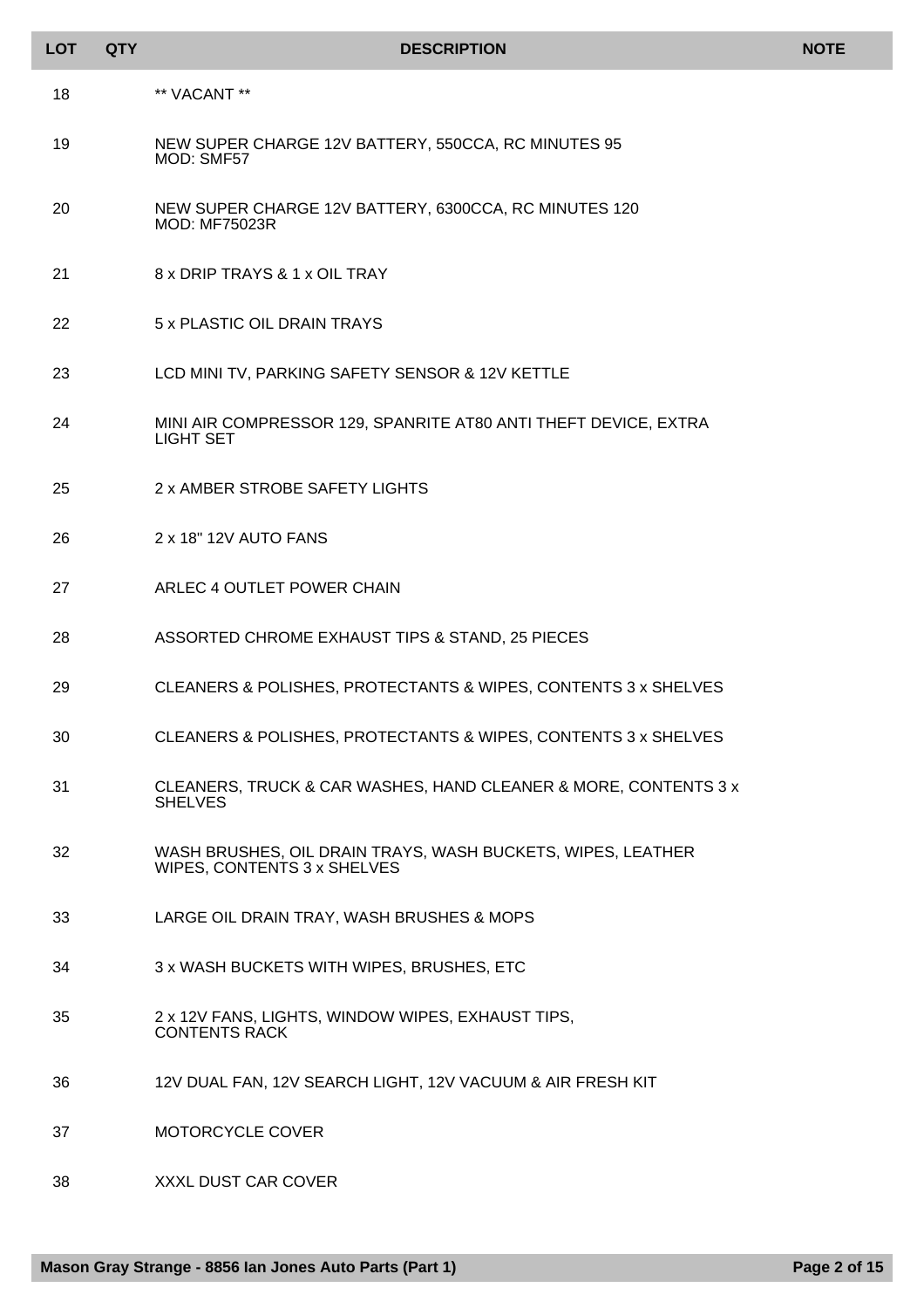| <b>LOT</b> | <b>QTY</b> | <b>DESCRIPTION</b>                                                                                                             | <b>NOTE</b> |
|------------|------------|--------------------------------------------------------------------------------------------------------------------------------|-------------|
| 39         |            | <b>WEATHER TEC CAR COVER</b>                                                                                                   |             |
| 40         |            | 3 x GRAB KITS & TAP WASHERS                                                                                                    |             |
| 41         |            | 3 x GRAB KITS, WIRE CONNECTORS & SCREWS                                                                                        |             |
| 42         |            | 4 x GRAB KITS, COMPRESSION SPRINGS, DRIVE BITS & CLEVIS PINS                                                                   |             |
| 43         |            | RADIATOR STOP LEAK, RADIATOR FLUSH, KERO, METHYLATED SPIRITS,<br>TURPS, TYRE INFLATOR & TYRE SEALANT,<br><b>CONTENTS SHELF</b> |             |
| 44         |            | EXTRA BOND WATERPROOF CAR COVER, XL                                                                                            |             |
| 45         |            | 6 & 12V BATTERY TESTER                                                                                                         |             |
| 46         |            | 1250 PIECE HARDWARE PACK, NUTS, BOLTS, SCREWS, WASHERS, PINS &<br><b>HEX SCREWS</b>                                            |             |
| 47         |            | 6 x 1 LITRE BOTTLES AD BLUE                                                                                                    |             |
| 48         |            | 3 x 5 LITRE BOTTLES PENRITE 6 YEAR COOLANT                                                                                     |             |
| 49         |            | 2 x 5 LITRE BOTTLES PENRITE 6 YEAR COOLANT                                                                                     |             |
| 50         |            | 2 x 5 LITRE BOTTLES PENRITE 8 YEAR COOLANT                                                                                     |             |
| 51         |            | 7 x 1 LITRE BOTTLES PENRITE COOLANT UNIVERSAL TOP UP                                                                           |             |
| 52         |            | 1 x 5 LITRE & 2 x 1 LITRE BOTTLES PENRITE 8 YEAR COOLANT                                                                       |             |
| 53         |            | 3 x 5 LITRE BOTTLES PENRITE 6 YEAR COOLANT                                                                                     |             |
| 54         |            | 6 x RMI COOLANT TREATMENT & 3 x RMI 25 COOLANT TREATMENT                                                                       |             |
| 55         |            | VARIOUS SEAT COVERS, CAR COVERS & CARRY BAGS PLUS 1 x ROLL SEAT<br>PROTECTORS, DISPOSABLE                                      |             |
| 56         |            | 900 PIECE SAE & METRIC O-RING KIT                                                                                              |             |
| 57         |            | WEATHER TEC CAR COVER, SMALL                                                                                                   |             |
| 58         |            | PK TOOL 2 PIECE WHEEL DOLLY SET                                                                                                |             |
| 59         |            | PK TOOL 2 PIECE WHEEL DOLLY SET                                                                                                |             |
| 60         |            | PK TOOL DOLLY STAND                                                                                                            |             |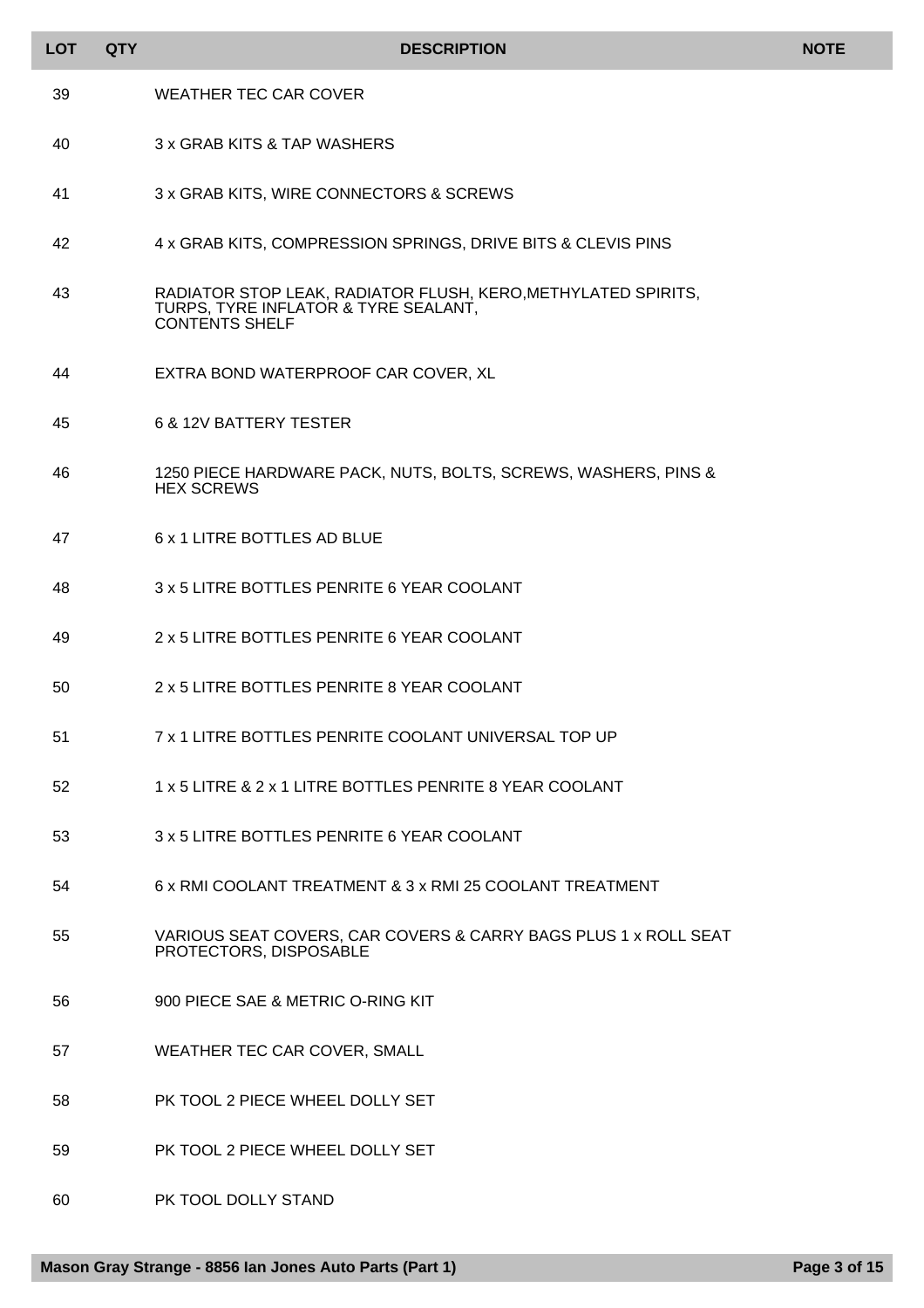| <b>LOT</b> | <b>QTY</b> | <b>DESCRIPTION</b>                                                                                                        | <b>NOTE</b> |
|------------|------------|---------------------------------------------------------------------------------------------------------------------------|-------------|
| 61         |            | 2 x PACKS PC OUTDOOR FURNITURE COVERS & 7 x POLY TARPS                                                                    |             |
| 62         |            | 2 x GRAB KITS, METRIC & SAE, NUTS & BOLTS ON STAND                                                                        |             |
| 63         |            | TRAILER DOLLY, 50mm BALL, PNEUMATIC TYRES                                                                                 |             |
| 64         |            | ASSORTED CAR SPEAKERS & TORCHES                                                                                           |             |
| 65         |            | WIRE BRUSHES, REPLACEMENT BOX CUTTER BLADES, VARIOUS GRINDING &<br><b>CUTTING DISC,</b><br><b>CONTENTS 3 x SHELVES</b>    |             |
| 66         |            | DOUBLE SIDED TAPES, MASKING TAPE, SUPER GLUES & RACKS<br><b>CONTENTS 2 x RACKS</b>                                        |             |
| 67         |            | FISH OIL, BODY FILLER, WAX & GREASE REMOVER, CHAIN LUBE & TOOL OIL<br><b>CONTENTS 1 x SHELF</b>                           |             |
| 68         |            | NEW V6 V2 RADIATOR, GENUINE                                                                                               |             |
| 69         |            | NEW V8 V2 RADIATOR, GENUINE                                                                                               |             |
| 70         |            | NEW V8 VT TWIN OIL COOLER RADIATOR JAYRAD                                                                                 |             |
| 71         |            | JETCO 16" COOLING FAN, 12V                                                                                                |             |
| 72         |            | JETCO 16" COOLING FAN, 12V                                                                                                |             |
| 73         |            | ASSORTED NEW TOOLS INC TORK BIT SET, KTOOLS STAR BITS, ESTAR RING<br>SPANNER SET, TYRE GAUGE, MULTIMETER, KNIFE/TORCH SET |             |
| 74         |            | 3 x DRIVE BIT SETS, PRECISION SCREWDRIVERS, AIR GAUGE, KNIFE/TORCH<br>KIT & MULTIMETER, ALL NEW                           |             |
| 75         |            | <b>12V OIL EXTRACTION PUMP</b>                                                                                            |             |
| 76         |            | KC IMPACTA 12 PIECE CROW FOOT WRENCH SET                                                                                  |             |
| 77         |            | PK TOOLS 40 PIECE STAR BIT SET & STUD EXTRACTOR                                                                           |             |
| 78         |            | KC TOOLS 6 PIECE FUEL INJECTION TEST LIGHT SET                                                                            |             |
| 79         |            | NEW TOOLS INC PK TOOLS NUMBER & LETTER PUNCH KIT, HOLLOW PUNCH<br>SET, TYRE GAUGE KIT, LIGHT & KNIFE SET                  |             |
| 80         |            | NEW TOOLS INC PK TOOLS NUMBER & LETTER PUNCH KIT, TYRE GAUGE,<br><b>TORCH &amp; KNIFE</b>                                 |             |
| 81         |            | 0-25m MICROMETER, 150mm DIGITAL VERNIER & FLASHLIGHT                                                                      |             |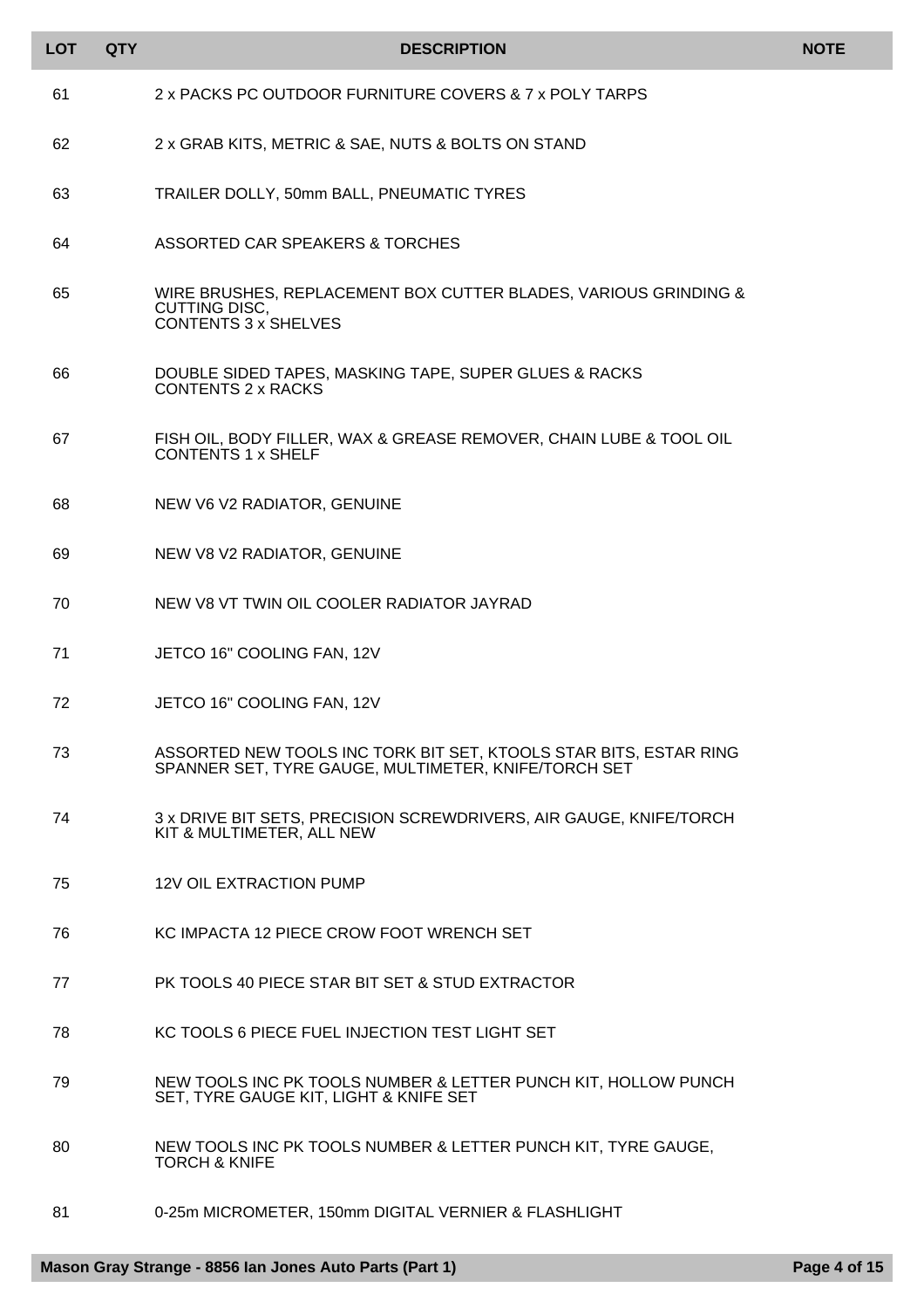| <b>LOT</b> | <b>QTY</b> | <b>DESCRIPTION</b>                                   | <b>NOTE</b> |
|------------|------------|------------------------------------------------------|-------------|
| 82         |            | 150mm DIGITAL VERNIER & FLASHLIGHT                   |             |
| 83         |            | 2 x JERRY CANS, 10 & 20 LITRE & 1 x 5 LITRE FUEL CAN |             |
| 84         |            | 2 x JERRY CANS, 20 LITRE                             |             |
| 85         |            | PAIR AUTO GAUGES, 3 3/4" TACHO & SPECO VOLT GAUGE    |             |
| 86         |            | <b>WIRELESS BACKUP CAMERA</b>                        |             |
| 87         |            | 30 (APPROX) x ASSORTED GEAR SHIFT KNOBS              |             |
| 88         |            | 2 x GARAGE PARKING AIDS                              |             |
| 89         |            | 2 x CENTRAL LOCK SETS                                |             |
| 90         |            | 2 x GARAGE PARKING AIDS                              |             |
| 91         |            | HEADLIGHT RELAYS, 4 PIN, 3 x CARTONS                 |             |
| 92         |            | 62 (APPROX) x EARLY HOLDEN DIP SWITCHES              |             |
| 93         |            | AFTERMARKET STEERING WHEEL                           |             |
| 94         |            | AFTERMARKET STEERING WHEEL                           |             |
| 95         |            | 20 (APPROX) x PRO KIT EF12 ELECTRONIC FLASHER RELAYS |             |
| 96         |            | ASSORTED PRO KIT ELECTRONIC FLASHERS, 2 x CARTONS    |             |
| 97         |            | 9 x GRAB KITS, 4 ARE EMPTY CASES. O-RINGS            |             |
| 98         |            | ** VACANT **                                         |             |
| 99         |            | PK TOOLS ROTARY TOOL & MINI DRILL KIT                |             |
| 100        |            | 30 (APPROX) x FORD DIP SWITCHES                      |             |
| 101        |            | 3 x DIGITAL TIME CLOCKS & TRIBOR RADIO               |             |
| 102        |            | 5 x HEAVY DUTY SECURITY LOCKS                        |             |
| 103        |            | PROJECTA 12V 300A JUMP STARTER                       |             |

TOYOTA HILUX DUAL CAB TONNEAU COVER & TOYOTA 100 HIACE CAR BRA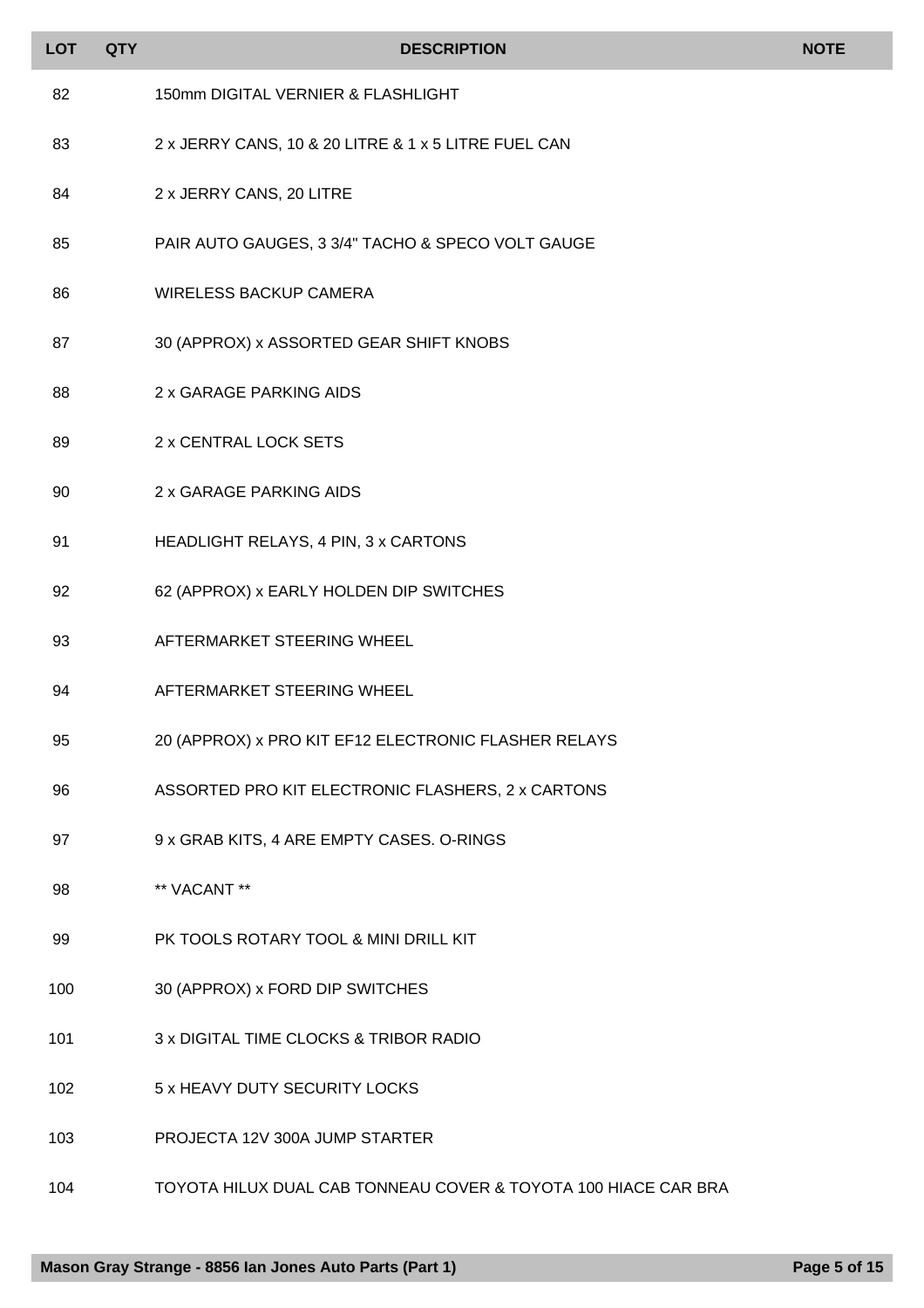| <b>LOT</b> | <b>QTY</b> | <b>DESCRIPTION</b>                                                                                                                         | <b>NOTE</b> |
|------------|------------|--------------------------------------------------------------------------------------------------------------------------------------------|-------------|
| 105        |            | 2 x PACKETS NUWELD ARC RODS, 2.5 & 3.25mm & 1 x BOC MINI OXY WELD SET                                                                      |             |
| 106        |            | TIE DOWN RATCHET STRAPS, TOW ROPES, ELEC CLOCK, SPIDER WEB<br><b>COVER &amp; ANTI STATIC STRAP,</b><br><b>CONTENTS PEG BOARD</b>           |             |
| 107        |            | 16 x ASSORTED DESC BRAKE PADS, MAZDA, MITSI, HYUNDAI, PEUGOT, ETC                                                                          |             |
| 108        |            | 1 x CARTON (12 TOTAL) ASSORTED SUMP ROCKER COVER GASKETS                                                                                   |             |
| 109        |            | ASSORTED WIPER BLADES, WATER REPELLENT & ASSORTED GLOVES                                                                                   |             |
| 110        |            | ASSORTED AEROSOL LUBRICANTS, P/S OIL CONDITIONS, CRC ANTI RUST &<br>BATTERY CLEAN, SILICONE LUBRICANTS & MORE<br><b>CONTENTS 1 x SHELF</b> |             |
| 111        |            | 3 x TUBS ASSORTED SPANNERS, APPROX 60 METRIC & A/F, 2 x 3 SHIFTER<br><b>PACKS</b>                                                          |             |
| 112        |            | 40 PIECE SOCKET SET, 2 x HORN SETS, HIGH/LOW, ELECTRIC CLIPS, TIE<br><b>DOWNS &amp; APPLICATOR GUN</b><br><b>CONTENTS 1 x SHELF</b>        |             |
| 113        |            | <b>VARIOUS FUNNELS &amp; D-SHACKLES &amp; BUCKET</b><br><b>CONTENTS 1 x SHELF</b>                                                          |             |
| 114        |            | JOCKEY WHEEL, PNEUMATIC TYRE & CLAMP                                                                                                       |             |
| 115        |            | CAR SCISSOR JACK, 1,000kg                                                                                                                  |             |
| 116        |            | <b>MOTORCYCLE WHEEL ROLLER</b>                                                                                                             |             |
| 117        |            | TRAILER & JOCKEY WHEEL SPARES, CONTENTS 1 x SHELF PLUS ASSORTED<br><b>SPARE RED RIMS.</b>                                                  |             |
| 118        |            | BATTERY CLIPS, CABLE TIES, ASSORTED PLASTIC MEASURE JUGS, KERO<br>GUN, ETC,<br><b>CONTENTS 2 x SHELVES</b>                                 |             |
| 119        |            | 5 x 200 LITRE DRUM PUMPS                                                                                                                   |             |
| 120        |            | ASSORTED LOT CAR CARPETS, SEAT MESH BACKS & MECHANICS SEAT<br><b>COVERS, APPROX 27 SETS</b>                                                |             |
| 121        |            | MECO SPANNERS, SHIFTER, VARIOUS SOCKETS, PK TOOLS, RATCHET RINGS<br>& MORE<br><b>CONTENTS SHADOWBOARD</b>                                  |             |
| 122        |            | NEW TOOLS ON PEGBOARD, CHISELS, SPANNERS, SOCKET SETS, GRIPS,<br>EXTENSIONS, FUEL LINE PLIERS, DRILL BIT SHARPENER & TEE WRENCHES          |             |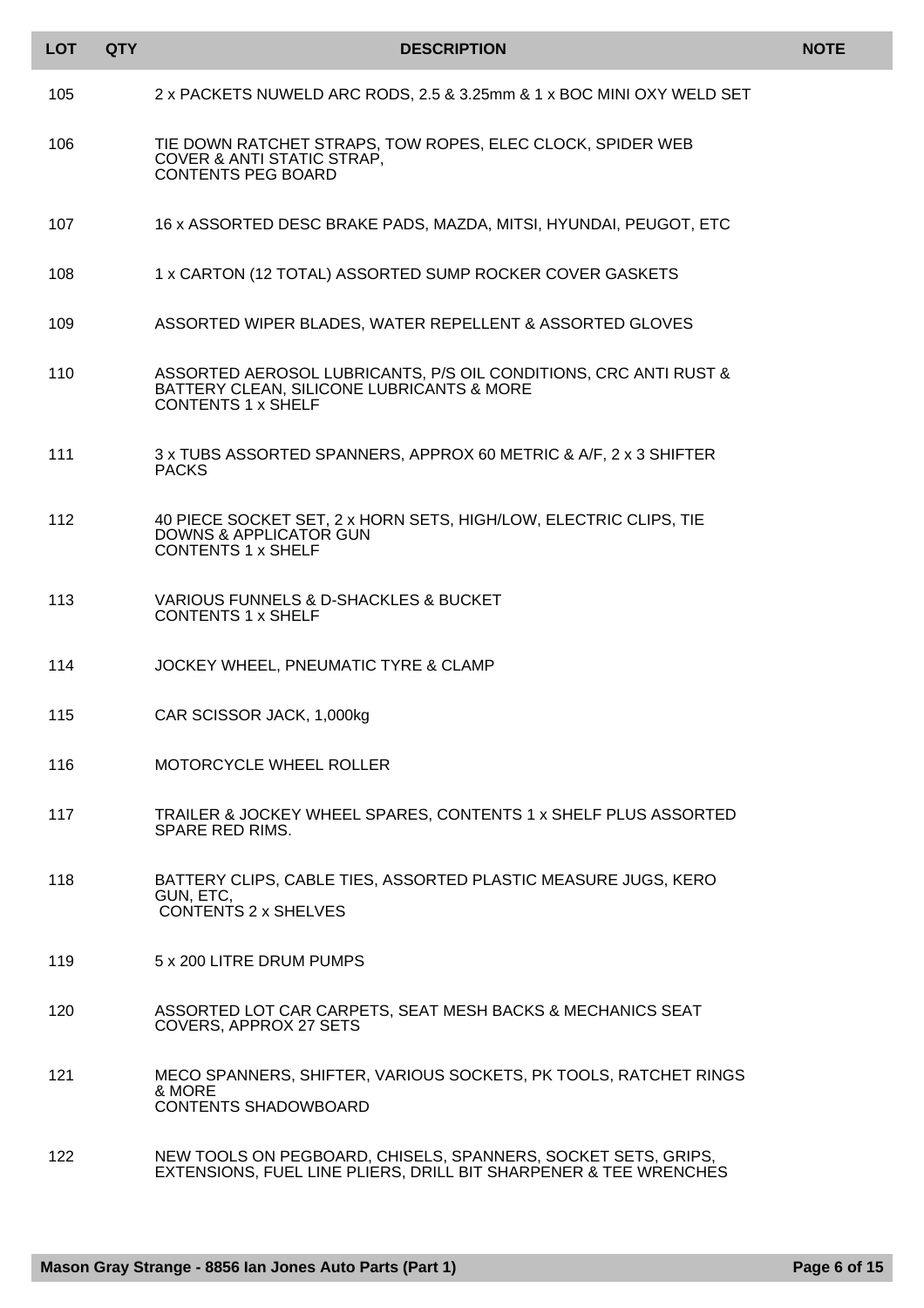| <b>LOT</b> | <b>QTY</b> | <b>DESCRIPTION</b>                                                                                                                                                                              | <b>NOTE</b> |
|------------|------------|-------------------------------------------------------------------------------------------------------------------------------------------------------------------------------------------------|-------------|
| 123        |            | NEW TOOLS ON SHELF INC, TEE WRENCH, KERO GUN, HEAVY DUTY WHEEL<br>BRACE, SCREW DRIVERS, 1,850kg HYDRAULIC JACK, TEE HANDLE HEX KEY, 40<br>PIECE SOCKET SET, DRILL SHARPENER & 101 PIECE BIT SET |             |
| 124        |            | ASSORTED PENRITE PRODUCTS, STOP LEAK, TAPPET FIX, OIL REMOVER, P/S<br>& TRANS STOP LEAK, OIL FILTER FOAM, ETC                                                                                   |             |
| 125        |            | 6 x CASTROL EDGE TITANIUM OW-40 OIL                                                                                                                                                             |             |
| 126        |            | 2 x 1 LITRE GW OILS, 1 x 15w-40, SEMI SYNTHETIC, 2 x 20W-50, PREMIUM                                                                                                                            |             |
| 127        |            | 3 x BOTTLES PETRO TECH 2000 PCT PRE CONDITIONER                                                                                                                                                 |             |
| 128        |            | 3 x GREASE GUNS & SPARES                                                                                                                                                                        |             |
| 129        |            | 6 x CAR RUGS & 2 x TRAVEL BAGS                                                                                                                                                                  |             |
| 130        |            | ASSORTED PINSTRIPE ROLLS                                                                                                                                                                        |             |
| 131        |            | 72 x HOLDEN DIP SWITCHES                                                                                                                                                                        |             |
| 132        |            | 7 x ASSORTED HEADLIGHTS, 4 & 7", ROUND & RECTANGULAR                                                                                                                                            |             |
| 133        |            | DOOR REFLECTOR STRIPS, WEATHER STRIPS, BONNET CABLE, 4 INCLINE<br><b>RADIATOR FILTERS</b>                                                                                                       |             |
| 134        |            | 1 x CARTON (47 APPROX) 2 PIN ELECTRONIC FLASHERS                                                                                                                                                |             |
| 135        |            | 15 x HORN KITS, VL0024                                                                                                                                                                          |             |
| 136        |            | 15 x HORN KITS, VL0024                                                                                                                                                                          |             |
| 137        |            | 12 x SEALED BEAMS, SB60                                                                                                                                                                         |             |
| 138        |            | 1 x CARTON, (21 APPROX) RADIATOR HOSES                                                                                                                                                          |             |
| 139        |            | 4 x 1 LITRE GW AUTO TRANS OIL, ATF, DEX III & 7 x 300ml PS OIL BOTTLES                                                                                                                          |             |
| 140        |            | 1 x 4 LITRE GW AUTO TRANS OIL, ATF, DEXRON                                                                                                                                                      |             |
| 141        |            | 3 x 1 LITRE CASTROL AUTOMATIC TQ95                                                                                                                                                              |             |
| 142        |            | 1 x 4 LITRE GW ATF FORD TRANS 95LE & 1 x 1 LITRE FORD TRANS 95LE                                                                                                                                |             |
| 143        |            | 2 x PENRITE ATF33 TYPE F                                                                                                                                                                        |             |
| 144        |            | 2 x 4 LITRE PENRITE MULTI VEHICLE ATF FS                                                                                                                                                        |             |
|            |            |                                                                                                                                                                                                 |             |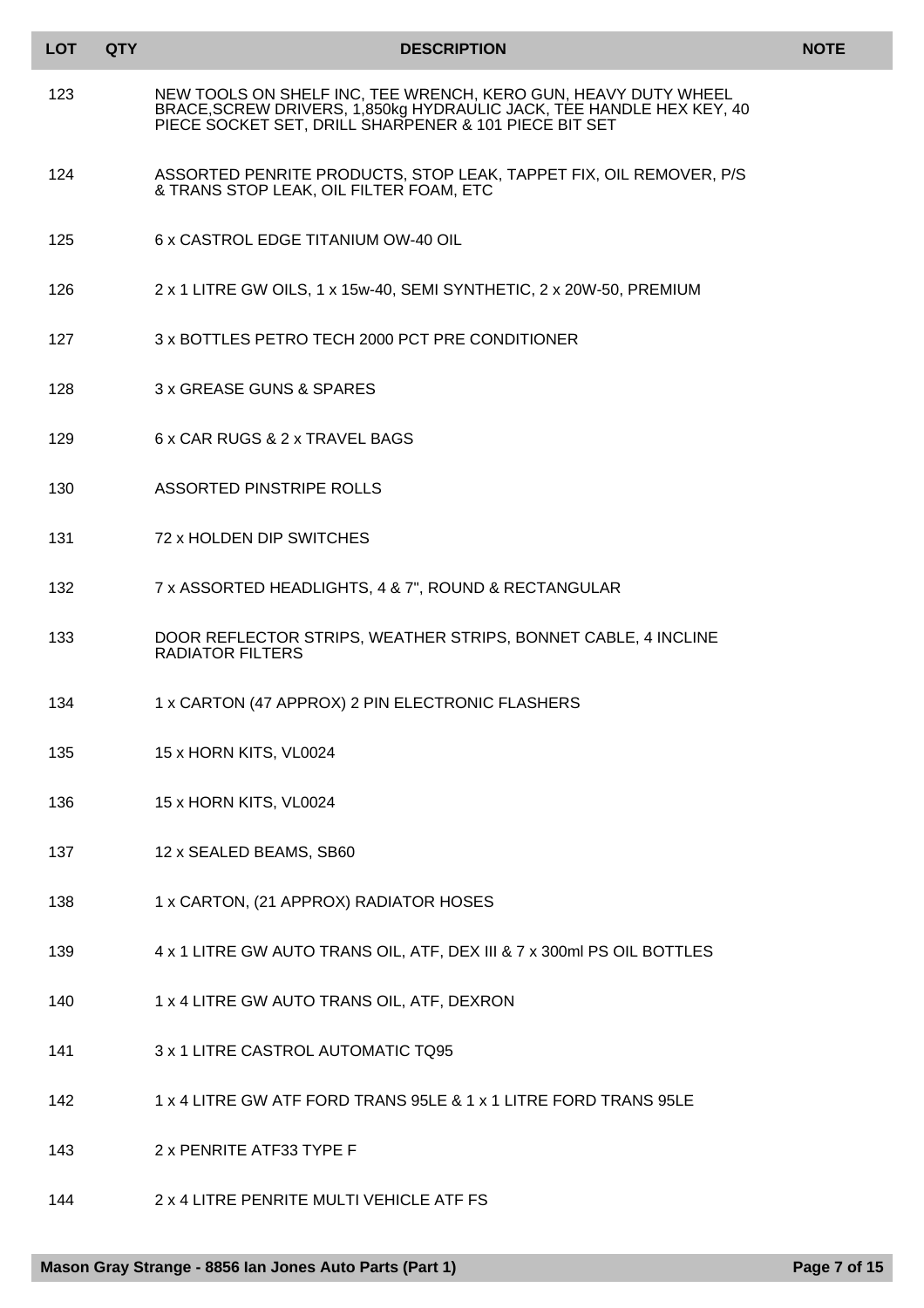| <b>LOT</b> | <b>QTY</b> | <b>DESCRIPTION</b>                                                                                                                                 | <b>NOTE</b> |
|------------|------------|----------------------------------------------------------------------------------------------------------------------------------------------------|-------------|
| 145        |            | 2 x 4 LITRE & 1 x 1 LITRE PENRITE MULTI VEHICLE ATF FS                                                                                             |             |
| 146        |            | 2 x DOT 4 PROTEX BRAKE FLUID                                                                                                                       |             |
| 147        |            | 2 x 1 LITRE ACTIVE 4T CASTROL                                                                                                                      |             |
| 148        |            | 4 x 4 LITRE PENRITE MC4ST OIL 10W-50                                                                                                               |             |
| 149        |            | 2 x 4 LITRE PENRITE MC4ST OIL 20W-50                                                                                                               |             |
| 150        |            | 5 x 1 LITRE PENRITE MC4ST OIL 20W-50                                                                                                               |             |
| 151        |            | 4 x GW OUTBOARD 2 STROKE OIL                                                                                                                       |             |
| 152        |            | 3 x BOTTLES CASTROL 1 LITRE OUTBOARD, 3 x 1 LITRE BOTTLES PENRITE<br>10W-30 SMALL ENGINE & 3 x 1 LITRE BOTTLES CASTROL 4T LAWNMOWER<br><b>OILS</b> |             |
| 153        |            | 12 x 1 LITRE BOTTLES PENRITE 10W-40, 5W-40                                                                                                         |             |
| 154        |            | 1 x 5 LITRE BOTTLE GW 25W-70 COMP 50 OLUS OIL, 2 x 15W-40 PREMIUM<br>GOLD & 2 x 10W-40 PREMIUM GOLD                                                |             |
| 155        |            | 1 x 5 LITRE BOTTLE PENRITE 10W-30 PREMIUM MINERAL OIL                                                                                              |             |
| 156        |            | 3 x 5 LITRE BOTTLES PENRITE ENVIRO DIESEL OIL, 10W-40                                                                                              |             |
| 157        |            | 1 x 10 LITRE BOTTLE PENRITE ENVIRO DIESEL OIL, 5W-40                                                                                               |             |
| 158        |            | 2 x 5 LITRE BOTTLES GW 5W-30 FULL SYNTHETIC OIL                                                                                                    |             |
| 159        |            | 3 x 5 LITRE BOTTLES GW 10W-40 SYN-X3000 ZINC ENHANCED                                                                                              |             |
| 160        |            | 4 x 5 LITRE BOTTLES PENRITE HPR DIESEL OIL, 20W-60 FULL ZINC                                                                                       |             |
| 161        |            | 3 x 5 LITRE & 2 x 1 LITRE BOTTLES PENRITE HPR DIESEL OIL, 20W-60 FULL<br><b>ZINC</b>                                                               |             |
| 162        |            | 6 x 1 LITRE BOTTLES, PENRITE TRANS GEAR, SEMI SYNTHETIC 75W-90                                                                                     |             |
| 162a       |            | 3 x 1 LITRE BOTTLES, CASTROL FORK OIL                                                                                                              |             |
| 162b       |            | 3 x 1 LITRE BOTTLES, PENRITE PAS FLUID, P.S & SUSPENSION FLUID & 1 x 1<br>LITRE PENRITE HP50                                                       |             |
| 163        |            | 3 x 2.5 LITRE PENRITE TRANS GEAR SEMI SYNTHETIC 75W-80                                                                                             |             |
| 164        |            | 2 x 2.5 LITRE & 1 x 1 LITRE PENRITE TRANS GEAR SEMI SYNTHETIC 75W-80                                                                               |             |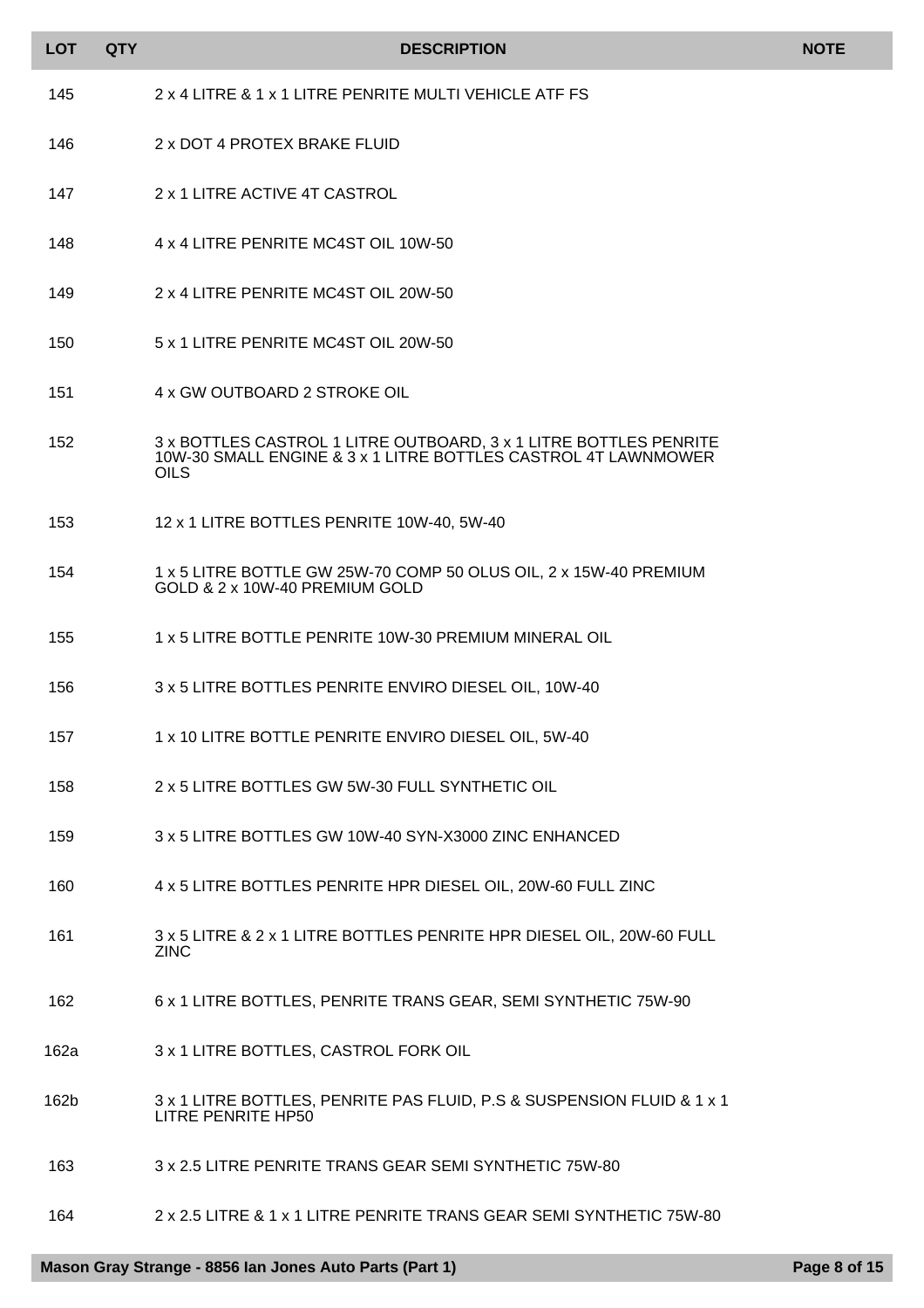| <b>LOT</b> | <b>QTY</b> | <b>DESCRIPTION</b>                                                                                                    | <b>NOTE</b> |
|------------|------------|-----------------------------------------------------------------------------------------------------------------------|-------------|
| 165        |            | 4 x 2.5 LITRE BOTTLES PENRITE TRANS GEAR SEMI SYNTHETIC 75W-90                                                        |             |
| 166        |            | 2 x 1 LITRE BOTTLES PENRITE FULL SYNTHETIC OIL, 75-90                                                                 |             |
| 167        |            | 3. x 2.5 LITRE BOTTLES PRO GEAR FULL SYNTHETIC 75W-85                                                                 |             |
| 168        |            | 3. x 2.5 LITRE BOTTLES PRO GEAR FULL SYNTHETIC 75W-85                                                                 |             |
| 169        |            | 1 x 2.5 LITRE BOTTLES FULL SYNTHETIC 80W-140 OIL                                                                      |             |
| 170        |            | 1 x 2.5 LITRE BOTTLES PENRITE SSF SUSPENSION FLUID                                                                    |             |
| 171        |            | MOREYS GREASE, BX500G,<br>8 x MOREYS SUPER PREMIUM TUBE GREASES<br><b>CONTENTS 2 x SHELVES</b>                        |             |
| 172        |            | 3 x STILSONS 24, 18 & 10"                                                                                             |             |
| 173        |            | 3 x STILSONS 24, 12 & 10"                                                                                             |             |
| 174        |            | PK TOOLS UNIVERSAL FAN CLUTCH & PULLEY REMOVAL TOOL                                                                   |             |
| 175        |            | CIRCLIP PLIERS, SHIFERS, SCREWDRIVERS, TAP & DIE SET, VICE GRIPS &<br><b>RIVET GUNS,</b><br><b>CONTENTS PEG BOARD</b> |             |
| 176        |            | 45 x PACKETS PIN STRIPES                                                                                              |             |
| 177        |            | 40 x ASSORTED WIPER BLADES, TRICO                                                                                     |             |
| 178        |            | 10 x SUN SHADES & 10 x STEERING WHEEL COVERS                                                                          |             |
| 179        |            | 20 x DASH MATS, VARIOUS MODELS                                                                                        |             |
| 180        |            | ASSORTED 18 WHEEL COVERS ON WALL                                                                                      |             |
| 181        |            | 3 x 15" WHEEL COVER SETS                                                                                              |             |
| 182        |            | 2 x 15" WHEEL COVER SETS                                                                                              |             |
| 183        |            | 2 x 15" WHEEL COVER SETS                                                                                              |             |
| 184        |            | 5 x WHEEL COVER SETS, 4 @ 13" & 1 @ 15"                                                                               |             |
| 185        |            | 4 x SILVER WHEEL COVER SETS. 3 @ 13" & 1 @ 15"                                                                        |             |
| 185a       |            | 1 x SET CHROME WHEEL RINGS, 15"                                                                                       |             |
|            |            |                                                                                                                       |             |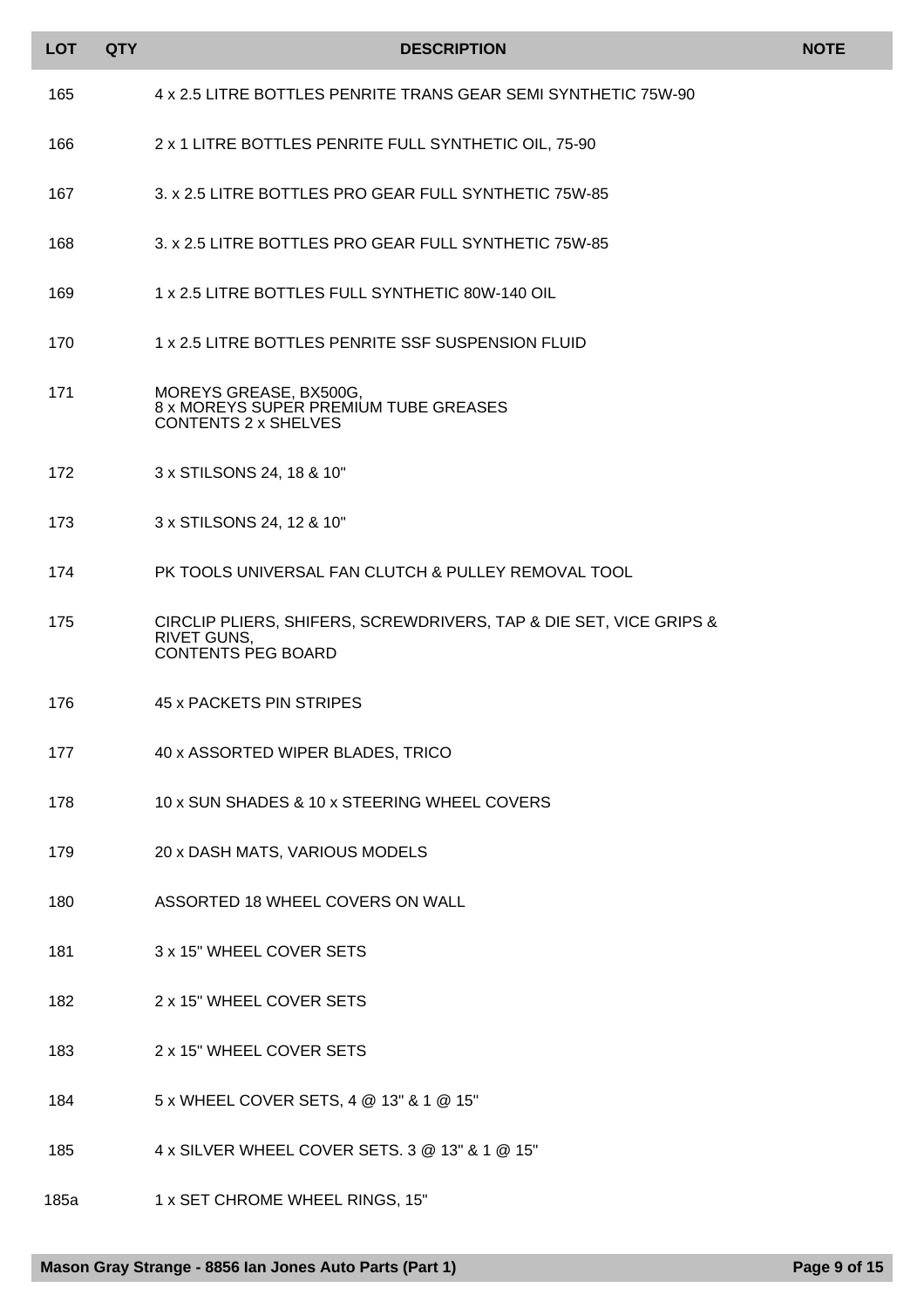| <b>LOT</b>       | <b>QTY</b> | <b>DESCRIPTION</b>                                          | <b>NOTE</b> |
|------------------|------------|-------------------------------------------------------------|-------------|
| 185b             |            | 1 x SET CHROME WHEEL RINGS, 13"                             |             |
| 185c             |            | 1 x SET CHROME WHEEL RINGS, 15"                             |             |
| 185d             |            | 1 x SET CHROME WHEEL RINGS, 15"                             |             |
| 186              |            | 6 x WHEEL COVER SETS, 13, 15 & 16"                          |             |
| 187              |            | 16 x SEALED BEAMS, 7", 2 x CARTONS                          |             |
| 188              |            | 42 (APPROX) x SEALED BEAMS, LARGE & SMALL, 4 x CARTONS      |             |
| 189              |            | 100 (APPROX) x EF12 PRO KIT ELECTRONIC FLASHERS, 1 x CARTON |             |
| 190              |            | 50 (APPROX) x RADIATOR HOSES, 2 x CARTONS                   |             |
| 191              |            | 60 (APPROX) x CHROME EXHAUST TIPS, 48 x 200mm, 2 x CARTONS  |             |
| 191a             |            | 6 x JAG S BEND CHROME EXHAUST TIPS                          |             |
| 192              |            | 2 x CTNS CHROME EXHAUST TIPS                                |             |
| 192a             |            | 20 (APPROX) x OVAL CHROME EXHAUST TIPS, 1 x CARTON          |             |
| 192b             |            | 9 x FORD WINDSCREEN WASH & PUMP KITS                        |             |
| 192 <sub>c</sub> |            | 10 x FORD WINDSCREEN WASH & PUMP KITS                       |             |
| 192d             |            | 20 x TETCO ALLOY EXHAUST EXTENSIONS                         |             |
| 192e             |            | ASSORTED EXHAUST RUBBER HANGERS & REDUCERS, 2 x CARTONS     |             |
| 193              |            | <b>WORKSHOP CREEPER &amp; MECHANICS STEP</b>                |             |
| 194              |            | <b>UNDER HOOD FLURO</b>                                     |             |
| 195              |            | AUNGER REAR WINDOW LOUVRE, VR-VS COMMODORE                  |             |
| 196              |            | 21 (APPROX) x SETS WIPER BLADES, 1 x CARTON                 |             |
| 197              |            | WHEEL CLAMP NEW IN CARTON                                   |             |
| 197a             |            | WHEEL CLAMP NEW IN CARTON.                                  |             |

198 FOLDOUT ALLOY RAMP, 3,000LBS, 1,363kg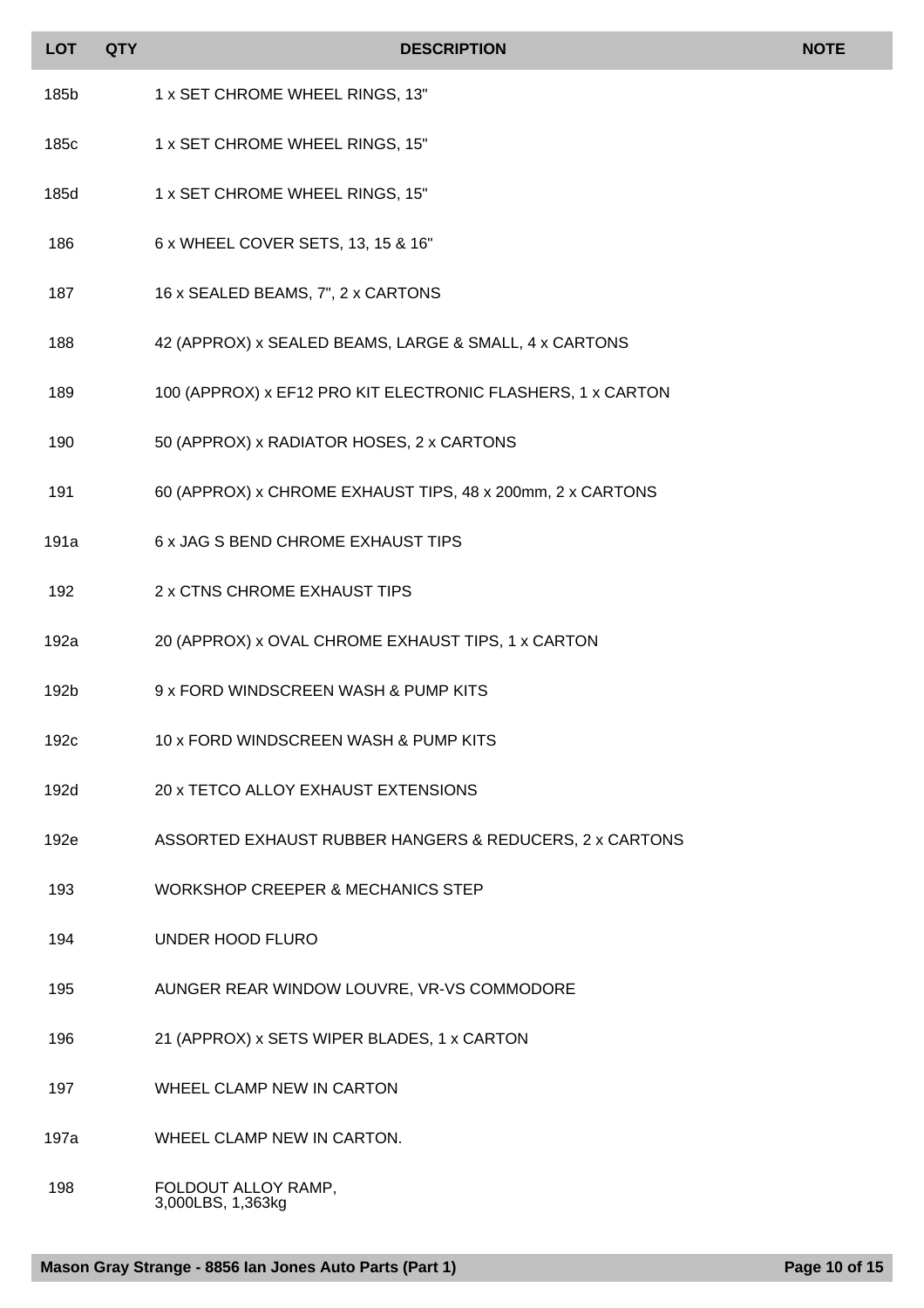| <b>LOT</b> | <b>QTY</b> | <b>DESCRIPTION</b>                                                                                                 | <b>NOTE</b> |
|------------|------------|--------------------------------------------------------------------------------------------------------------------|-------------|
| 199        |            | 40 (APPROX) x WIPER BLADE SETS                                                                                     |             |
| 200        |            | PAYEN EXHAUST GASKET DISPLAY & STOCK CIRCA 1970'S                                                                  |             |
| 201        |            | 2 x DAYCO BELT MEASURES                                                                                            |             |
| 202        |            | PEGBOARD DISPLAY OF ASSORTED GASKETS, WATER PUMP, EXHAUST, ETC                                                     |             |
| 203        |            | OLD SCHOOL EXHAUST WIRE RACK, GASKETS & FLANGES                                                                    |             |
| 204        |            | 30 + (APPROX) x ASSORTED DISC BRAKE PADS, BENDIX, PROTEC, PRECISION,<br>ETC,<br>4 x SHELVES                        |             |
| 205        |            | 28 + (APPROX) x ASSORTED DISC BRAKE PADS, BENDIX, PROTEC, PRECISION,<br>ETC.<br>5 x SHELVES                        |             |
| 206        |            | 40 + (APPROX) x ASSORTED DISC BRAKE PADS, ROAD SAFE, FERODO,<br>PRECISION, PROTEX, ETC,<br>4 x SHELVES             |             |
| 207        |            | 30 + (APPROX) x ASSORTED DISC BRAKE PADS, TRANS GOLD, PROTEX,<br>BENDIX, ETC,<br>5 x SHELVES                       |             |
| 208        |            | 12 x BOXES EXHAUST CLAMPS                                                                                          |             |
| 209        |            | 40 + (APPROX) x ASSORTED DISC BRAKE PADS, RACER, BENDIX, EXCEL,<br>PRECISION, ETC,<br>4 x SHELVES                  |             |
| 210        |            | 30 + (APPROX) x ASSORTED DISC BRAKE PADS, PRECISION, FERODO, RDA,<br>PROTEC.<br>4 x SHELVES                        |             |
| 211        |            | AUTOMOTIVE FASTENERS, TRAYS & SPEEDO CABLES, 1 x SHELF                                                             |             |
| 212        |            | 28 + (APPROX) x ASSORTED DISC BRAKE PADS, FERODO, PRECISION, UNITED<br>& BENDIX,<br>4 x SHELVES                    |             |
| 213        |            | 30 + (APPROX) x ASSORTED DISC BRAKE PADS, PROTEX, PRECISION, TRANS<br>GOLD, ETC,<br>4 x SHELVES                    |             |
| 214        |            | CLASSIC AMERICAN BRAKE BLOK (12) DIS PADS & OLD SCHOOL BRAKE<br>PARTS, INC PBR, CIRLOCK, REPCO, ETC<br>2 x SHELVES |             |
| 215        |            | 20 + (APPROX) x DISC BRAKE PADS INC AMERICAN BLOK, PRECISION,<br>FERODO, ETC<br>1 x SHELF                          |             |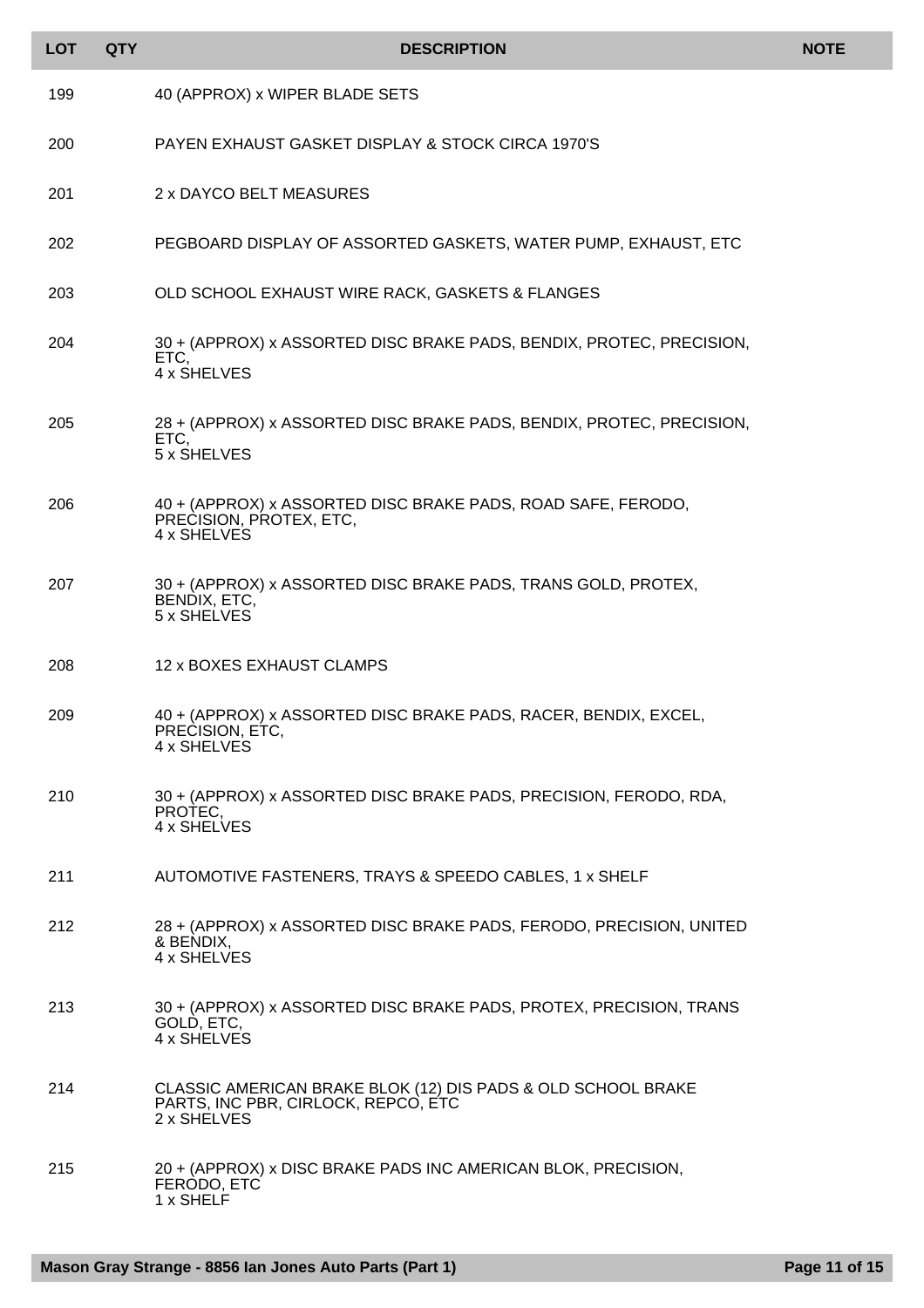| <b>LOT</b> | <b>QTY</b> | <b>DESCRIPTION</b>                                                                                        | <b>NOTE</b> |
|------------|------------|-----------------------------------------------------------------------------------------------------------|-------------|
| 216        |            | 34 PARTS BOXES OF BRAKE PARTS/COMPONENTS, ALL PART NUMBERED<br>2 x SHELVES                                |             |
| 217        |            | 42 PARTS BOXES OF BRAKE PARTS/COMPONENTS, ALL PART NUMBERED<br>2 x SHELVES                                |             |
| 218        |            | 27 PARTS BOXES OF BRAKE PARTS/COMPONENTS, ALL PART NUMBERED<br>2 x SHELVES                                |             |
| 219        |            | VARIOUS MOUNTS, OLD SCHOOL EXHAUST, BUSHES RUBBERS, ETC<br>4 x SHELVES                                    |             |
| 220        |            | VARIOUS MOUNTS, OLD SCHOOL FORD, CHRYSLER, HOLDEN, CHEV, ENGINE,<br><b>GEARBOX, ETC</b><br>4 x SHELVES    |             |
| 221        |            | MCKAY, ETC, ENGINE TRANS MOUNTS, EARLY HOLDEN, ETC, & SHOCK<br><b>BUSHES</b><br>5 x SHELVES               |             |
| 222        |            | VERY OLD SHOCK ABSORBERS, GABRIEL, MONROE, ETC<br>2 x SHELVES                                             |             |
| 223        |            | 18 SEALED & SEMI BEAM HEAD CLAMPS, SQUARE/ROUND<br>1 x SHELF                                              |             |
| 224        |            | FORD, HOLDEN, ETC, SUSPENSION BUSHES, TRAILING ARM IDLER, LOWER<br><b>CONTROL ARM ETC.</b><br>4 x SHELVES |             |
| 225        |            | ASSORTED MOUNTS, SUSPENSION, ETC<br>4 x SHELVES                                                           |             |
| 226        |            | ASSORTED MOUNTS, MASTER CYLINDER, KYM UNI JOINTS, BRAKE HOSES,<br>ETC<br>5 x SHELVES                      |             |
| 227        |            | NOLATHANE BUSHES, (AS PER LISTS), 2 x BOXES                                                               |             |
| 228        |            | 2 x DRAWER UNITS, BRAKE PARTS, CAP, CUPS, SEALS, ETC, 1 x SHELF                                           |             |
| 229        |            | 75 + (APPROX) x ASSORTED UNI JOINTS,<br>4 x SHELVES                                                       |             |
| 230        |            | 40 + (APPROX) x BRAKE WHEEL CYLINDERS, PBR, PROTEC, H/S, ETC<br>7 x SHELVES                               |             |
| 231        |            | 3 x SMALL PARTS DRAWERS ASSORTED WELSH PLUGS, METRIC IMPERIAL                                             |             |
| 232        |            | ASSORTED METRIC & IMPERIAL SOCKETS INC 3/8, 1/2" LONG SERIES, ETC<br>2 x SHELVES                          |             |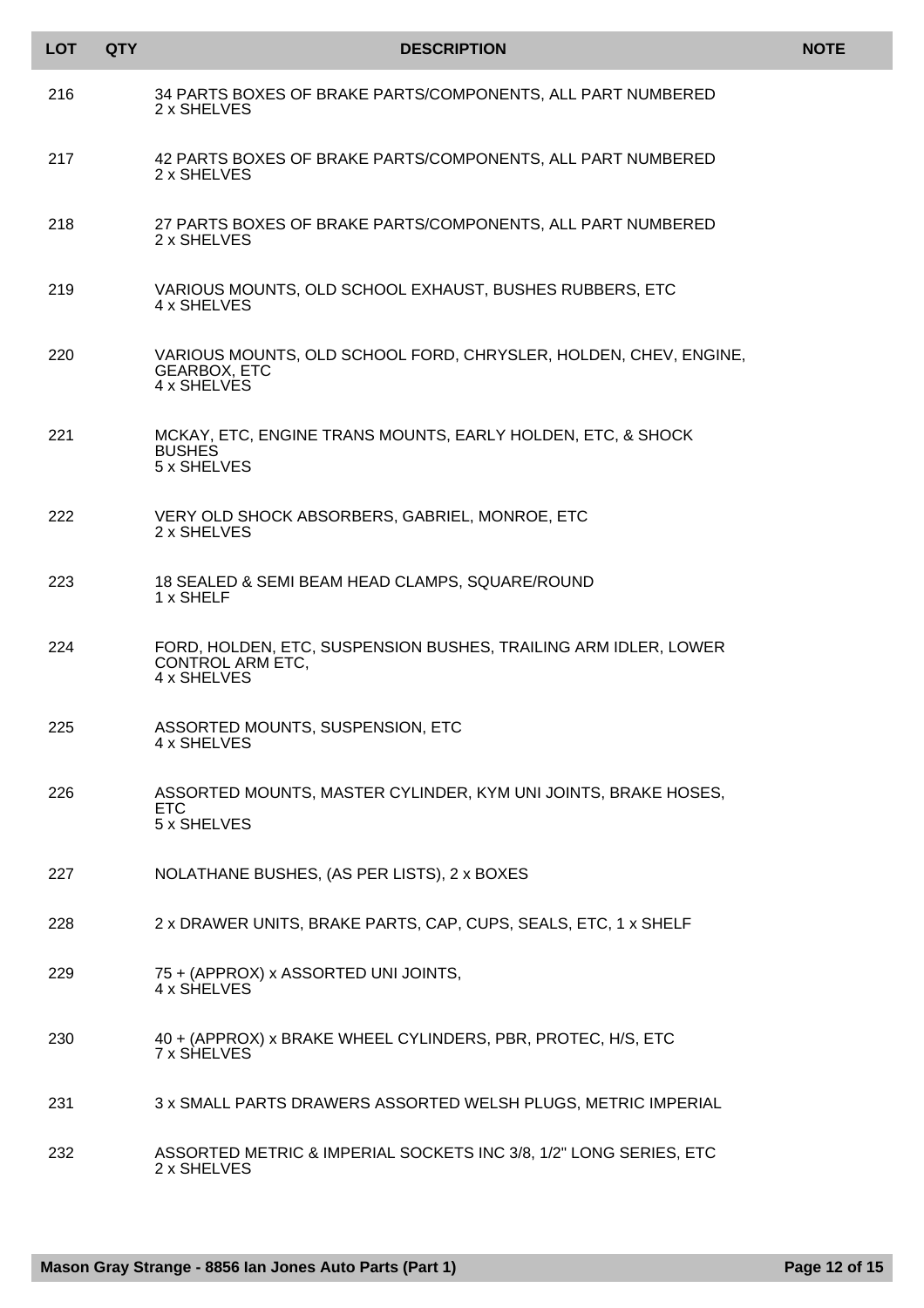| <b>LOT</b> | <b>QTY</b> | <b>DESCRIPTION</b>                                                                         | <b>NOTE</b> |
|------------|------------|--------------------------------------------------------------------------------------------|-------------|
| 233        |            | GO PARTS, BOXES ASSORTED AUTOMOTIVE FASTENERS, METRIC & IMPERIAL<br>4 x SHELVES            |             |
| 234        |            | 2 DRAWER UNITS WITH ASSORTED FASTENERS & IMPORTED IMPERIAL<br>FASTENING, LOCK NUTS, ETC    |             |
| 235        |            | 22 x SEMI & SEALED BEAM HEADLIGHTS, ROUND                                                  |             |
| 236        |            | 40 + (APPROX) x TIMING BELTS, DAYCO, ETC,<br>2 x SHELVES                                   |             |
| 237        |            | CARBURETTOR TUNE KITS, 1 x SHELF                                                           |             |
| 238        |            | SUSPENSION PARTS, TI ROD ENDS, BALL JOINTS, PITMAN ARMS, ETC<br>5 x SHELVES                |             |
| 239        |            | 36 + (APPROX) x ASSORTED TIMING BELTS, DAYCO<br>2 x SHELVES                                |             |
| 240        |            | TIE ROD ENDS, STEERING PARTS, ETC<br>5 x SHELVES                                           |             |
| 241        |            | OLD TIME SHOCK ABSORBERS, INC GT130 MONROE, ETC<br>3 x SHELVES                             |             |
| 242        |            | 45 + (APPROX) x ASSORTED TIMING BELTS,<br>2 x SHELVES                                      |             |
| 243        |            | TIMING COVER SEAL KITS,<br>1 x SHELF                                                       |             |
| 244        |            | SUSPENSION PARTS, TIE ROD ENDS, ETC,<br>3 x SHELVES                                        |             |
| 245        |            | OLD SCHOOL SHOCK ABSORBER SETS, ETC<br>6 x SHELVES                                         |             |
| 246        |            | 5 x MONROE STRUTS IN BOXES                                                                 |             |
| 247        |            | 10 x GAS MAXI STRUTS                                                                       |             |
| 248        |            | 24 + (APPROX) x SEMI & SEALED BEAM, 12 & 24V HEADLIGHTS/SPOTLIGHTS,<br>ETC.<br>4 x SHELVES |             |
| 249        |            | 30 + (APPROX) x SEMI & SEALED BEAM, 12 & 24V HEADLIGHTS/SPOTLIGHTS,<br>ETC,<br>2 x SHELVES |             |
| 250        |            | 35 + (APPROX) x TIMING BELTS,<br>2 x SHELVES                                               |             |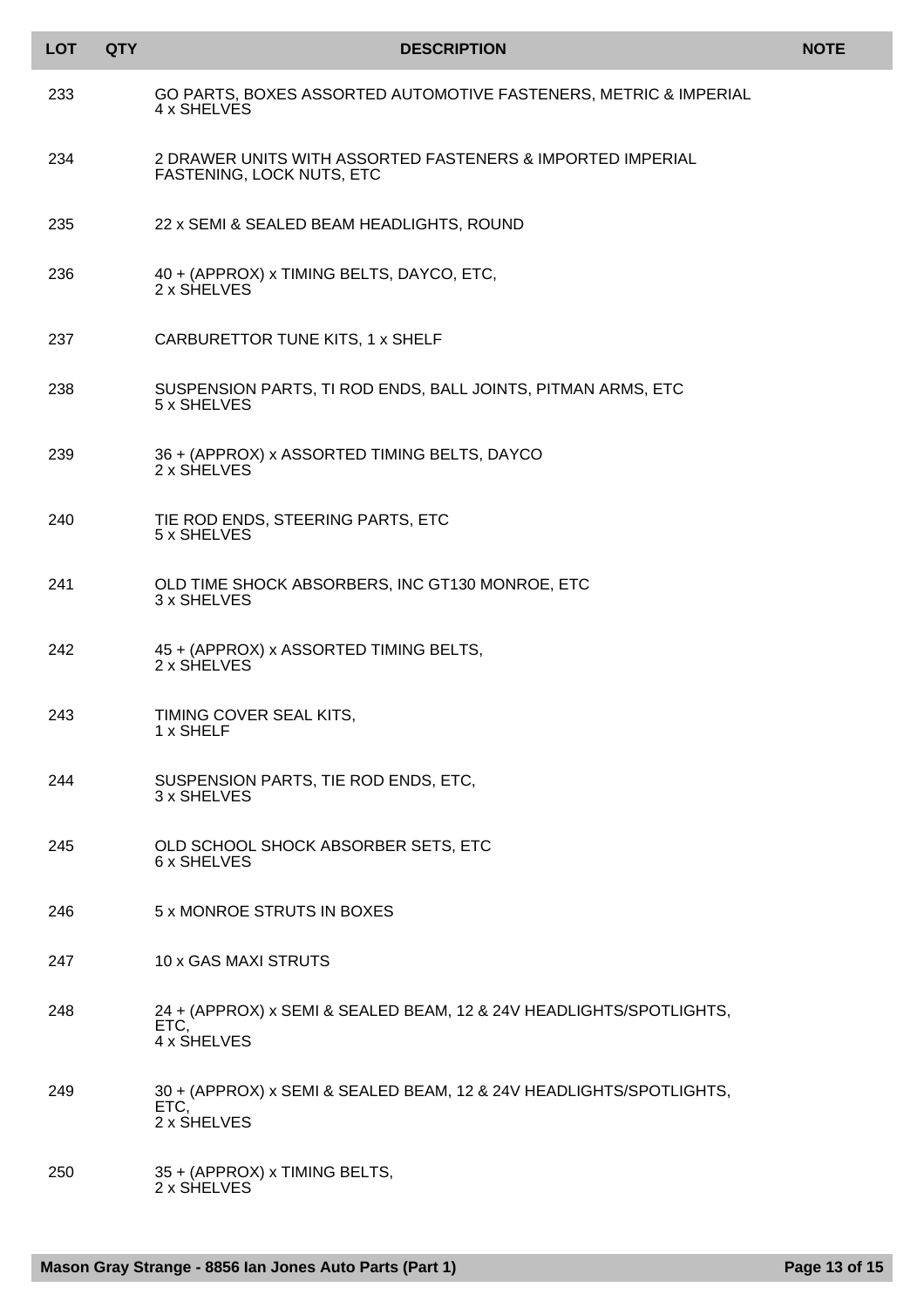| <b>LOT</b> | <b>QTY</b> | <b>DESCRIPTION</b>                                                              | <b>NOTE</b> |
|------------|------------|---------------------------------------------------------------------------------|-------------|
| 251        |            | 4 x ASSORTED AUTOMOTIVE GRAB KITS & 8 x BOXES AUTO PARTS                        |             |
| 252        |            | ASSORTED NARVA LAMP HOUSINGS & PART CONVERSION KITS,<br>2 x SHELVES             |             |
| 253        |            | PRO SPARK IGNITION LEAD RACK & LARGE QUANTITY ASSORTED IGNITION<br><b>LEADS</b> |             |
| 254        |            | VRS, HEAD & ROCKER GASKET SETS, (AS LABELLED)<br>5 x SHELVES                    |             |
| 255        |            | 2 x BOXES TRANSMISSION FILTER SETS, (AS PER LISTS)                              |             |
| 256        |            | GASKET SETS, TRANS SWITCHES, SUMP SEALS, DIFF GASKETS, ETC,<br>5 x SHELVES      |             |
| 257        |            | 1 x BOX ASSORTED BOSCH SPARK PLUG LEADS, EFI & GP, BLACK                        |             |
| 258        |            | 5 x TRANS KITS (AS PER LISTS)                                                   |             |
| 259        |            | 3 x BOXES ROCKER COVER GASKETS, TOYOTA, MITSUBISHI, NISSAN                      |             |
| 260        |            | VRS SETS, GASKET, ETC, 4 x SHELVES                                              |             |
| 261        |            | GASKET PAPER, FPC FUEL CATALYSTS SAMPLE BOTTLES, ETC, 3 x SHELVES               |             |
| 262        |            | 11 x TRANSMISSION SERVICE KITS, (AS PER LIST)                                   |             |
| 263        |            | 1 x BOX TRANSMISSION SERVICE KITS, (AS PER LIST)                                |             |
| 264        |            | 4 x SHELVES WATER PUMPS, (AS PER PHOTOS) (19)                                   |             |
| 265        |            | 4 x SHELVES WATER PUMPS, (AS PER PHOTOS) (20)                                   |             |
| 266        |            | 1 x WATER PUMP, 5-7, VR-VZ HOLDEN                                               |             |
| 267        |            | 2 x WATER PUMPS, 302 FORD CLEVELAND & WINDSOR                                   |             |
| 268        |            | ASSORTED WATER PUMPS, (AS PER PHOTO) (22)<br>4 x SHELVES                        |             |
| 269        |            | ASSORTED WATER PUMPS, (AS PER PHOTO) (17)<br>4 x SHELVES                        |             |
| 270        |            | ASSORTED WATER PUMPS, (AS PER PHOTO) (26)<br>4 x SHELVES                        |             |
| 271        |            | ASSORTED WATER PUMPS, (AS PER PHOTO) (16)<br>3 x SHELVES                        |             |